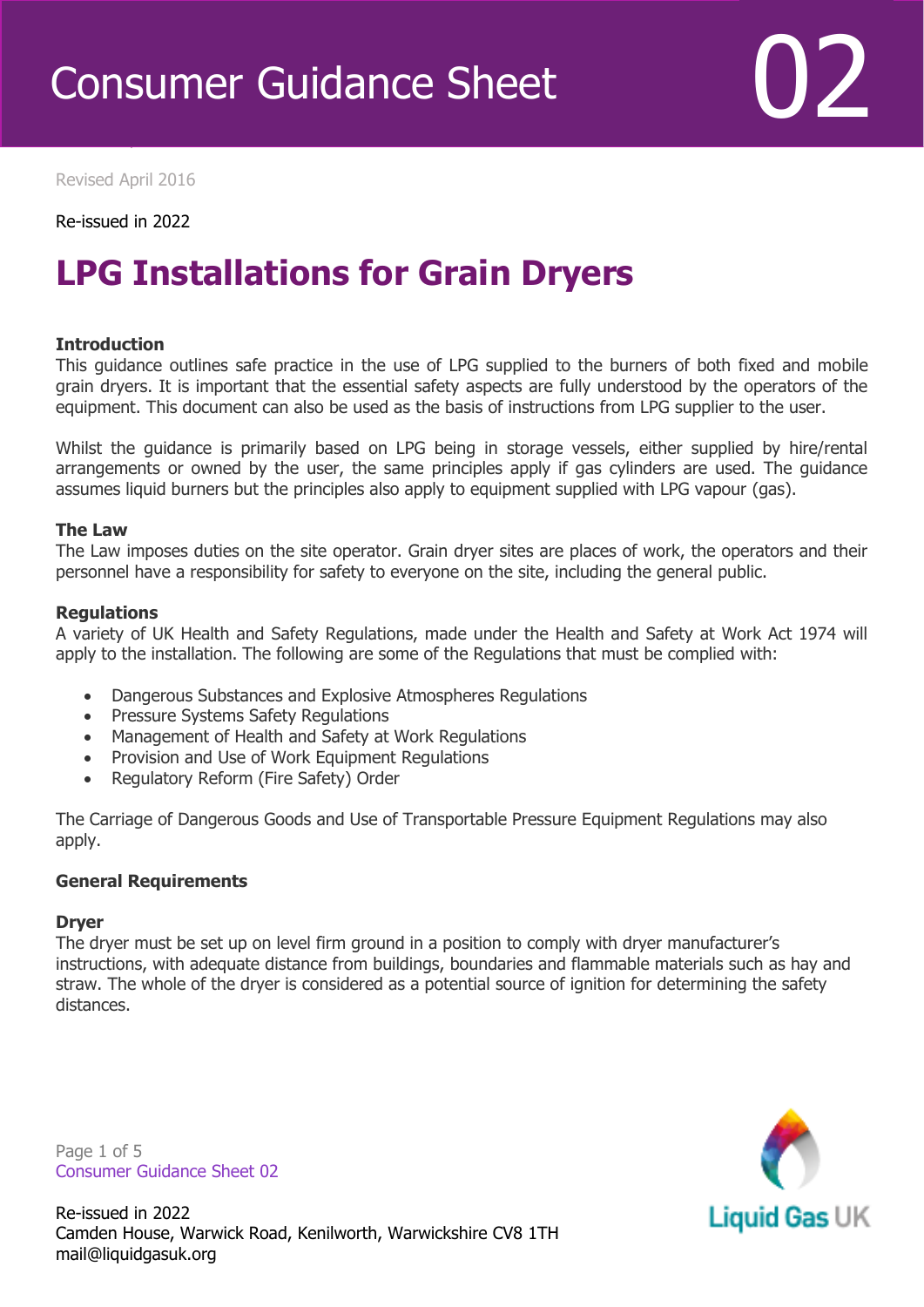Where the electrical supply is above 24 volts the installation needs to be in accordance with the current version of the IEE Wiring Regulations (BS7671), referred to as Wiring Regulations.

#### **LPG Storage**

LPG storage vessels and cylinders should stand on firm level ground or preferably on a concrete pad. In addition, cylinders shall be secured in the upright position.

The following minimum safety distances shall be maintained.

- Buildings, boundaries and potential sources of ignition shall not be less than 3m for cylinders or vessel up to 1.1 tonnes and 7.5m for vessel up to 4 tonnes. For larger vessels see UKLPG Codes of Practice 1 Part 1;
- The grain dryer shall be at a distance not less than that specified above, or as specified in the dryer instructions or 6 metres, whichever is greater.
- Notwithstanding the above, the grain dryer shall not be in a position where if the dryer becomes unstable it might fall on the cylinders or vessel; e.g. should the dryer be involved in a fire;
- Hay/straw stacks or other readily flammable material not less than 6 metres from the cylinders or vessel.

The position of the cylinders or vessel should:

- Be protected from vehicle movements;
- Permit safe access for road tanker and for safe filling;
- Allow access for emergency service vehicles

Due to the potential danger LPG vessels shall only be moved by the vessel owner, who must be competent to do so. Unauthorised movement may result in legal action by the Health and Safety Enforcement Authority.

Where mobile LPG storage is required the provisions of ADR must be complied with and there are three options:

- a) A portable tank in compliance with section 6.7 of ADR
- b) LPG pressure drum/s complying with section 6.2 of ADR;
- c) LPG cylinders.

A vessel designed for static use simply placed on a trailer is not acceptable and shall not be permitted Mobile storage when positioned for use must be firmly immobilised and stabilised on level ground so that the vessel is in the correct attitude.

Page 2 of 5 Consumer Guidance Sheet 02

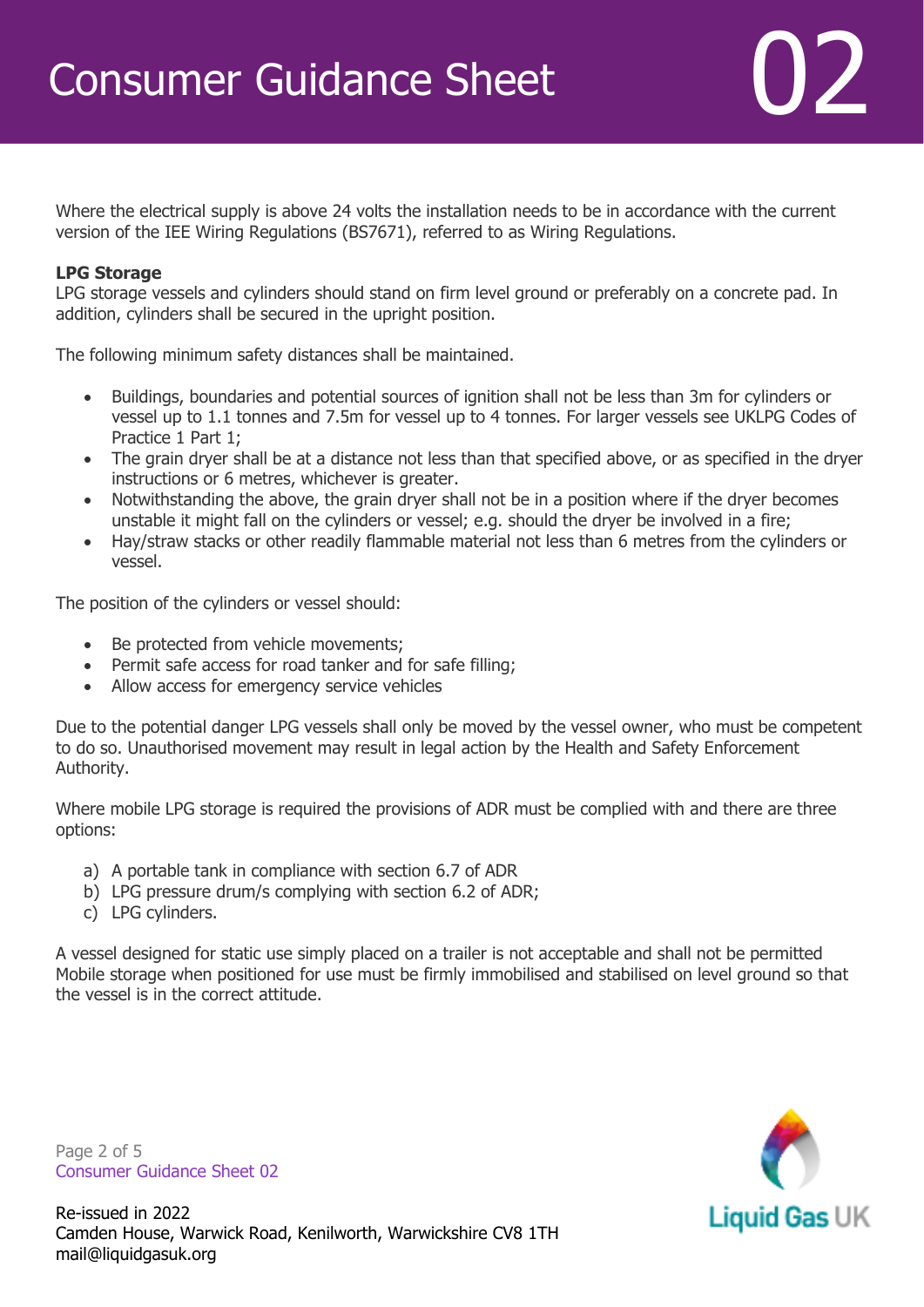#### **Connection between the storage and the dryer**

Wherever practical, fixed pipework should be used between the storage and the dryer. Hoses should be kept as short as practicable.

Pipework specification and installation should comply with UKLPG Code of Practice 22.

Protection against corrosion and mechanical damage is essential with special attention to avoiding vehicular damage.

Where liquid can be trapped between isolation valves, hydrostatic relief valves shall be incorporated to protect against overpressure.

A quick acting isolation valve shall be installed before the inlet to the supply pipework. For single vessel installations this may be the vessel outlet valve, but for multiple vessel installations it will be on the outlet of the vessel manifold.

When not in use, pipework should be de-pressurised and the ends securely capped or plugged. Where hose is used it should be to BSEN1762, kept as short as practicable and adequately protected against mechanical damage. Note: Normal hydraulic hose is not suitable.

Periodic inspection and re-testing of any hose is essential, hoses up to 25 mm nominal bore shall be visually inspected every year until they are 5 years old, they then need to be pressure tested. Hoses 25 mm nominal bore and larger, plus any hose over 5 years old shall be pressure tested annually.

If long lengths of hoses are used, then protection against vehicular and other mechanical damage is required. Positive barriers with adequate warning notices to warn vehicle drivers of the presence of the hose shall be provided.

When not in use it is recommended that pipework is depressurised and the cylinder or vessel outlet valve is locked in the closed position.

When disconnected, the hose outlet shall be suitably plugged to avoid contamination

Fire Precautions and Emergency Procedures Key instructions:

- The nearest source of water for fire brigade use should be noted;
- Buckets of water on hand may serve to extinguish small non-LPG fires before they escalate
- Dry powder fire extinguishers should be on hand at the installation. If more than one fire extinguisher is used to provide the 9kg of dry powder, one should be a minimum size of 6kg
- In the event of an escape of gas (LPG) shut-down the dryer immediately and, providing safe to do, turn off the gas at the cylinders or vessel;
- If the gas ignites, or if a non-LPG fire occurs call the Fire Brigade immediately, tell them of the presence of LPG and keep personnel well away;

Page 3 of 5 Consumer Guidance Sheet 02

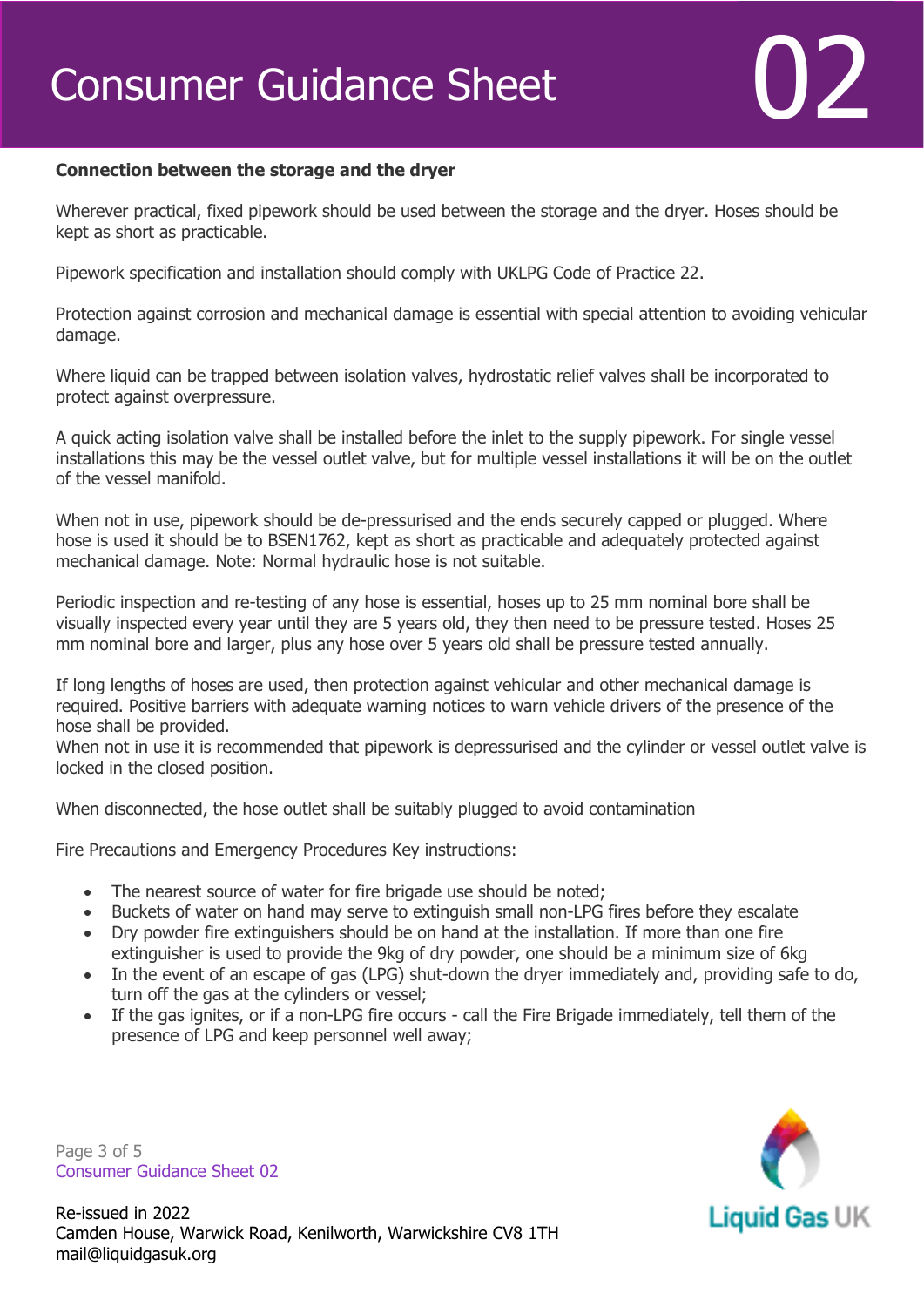# Consumer Guidance Sheet **1999**



#### **Training Instruction for Operators**

The Provision and Use of Work Equipment Regulations require, "every employer to ensure that where work equipment is likely to involve a specific risk, the use of that equipment is restricted to those persons given the task of using it and repairs, modifications maintenance or servicing that work equipment is restricted to specifically designated persons whom the employer must ensure have received adequate related training".

Adequate training or instructions on the use of the LPG storage, of whatever type, should be provided by the LPG suppliers to the user. This should cover at least the following:

- How to shut off the supply of LPG from the storage vessel;
- Making/breaking connections to the storage vessel if applicable;
- Routine checks including hoses;  $\emptyset$  Action in the event of a gas escape;
- Other emergency action;
- Treatment of cold burns
- Arrangements for refill deliveries;
- Positive shut-down of dryer for an adequate time to cool before a LPG delivery is made;
- Handling of cylinders;
- Prohibition on moving storage vessel.

Page 4 of 5 Consumer Guidance Sheet 02